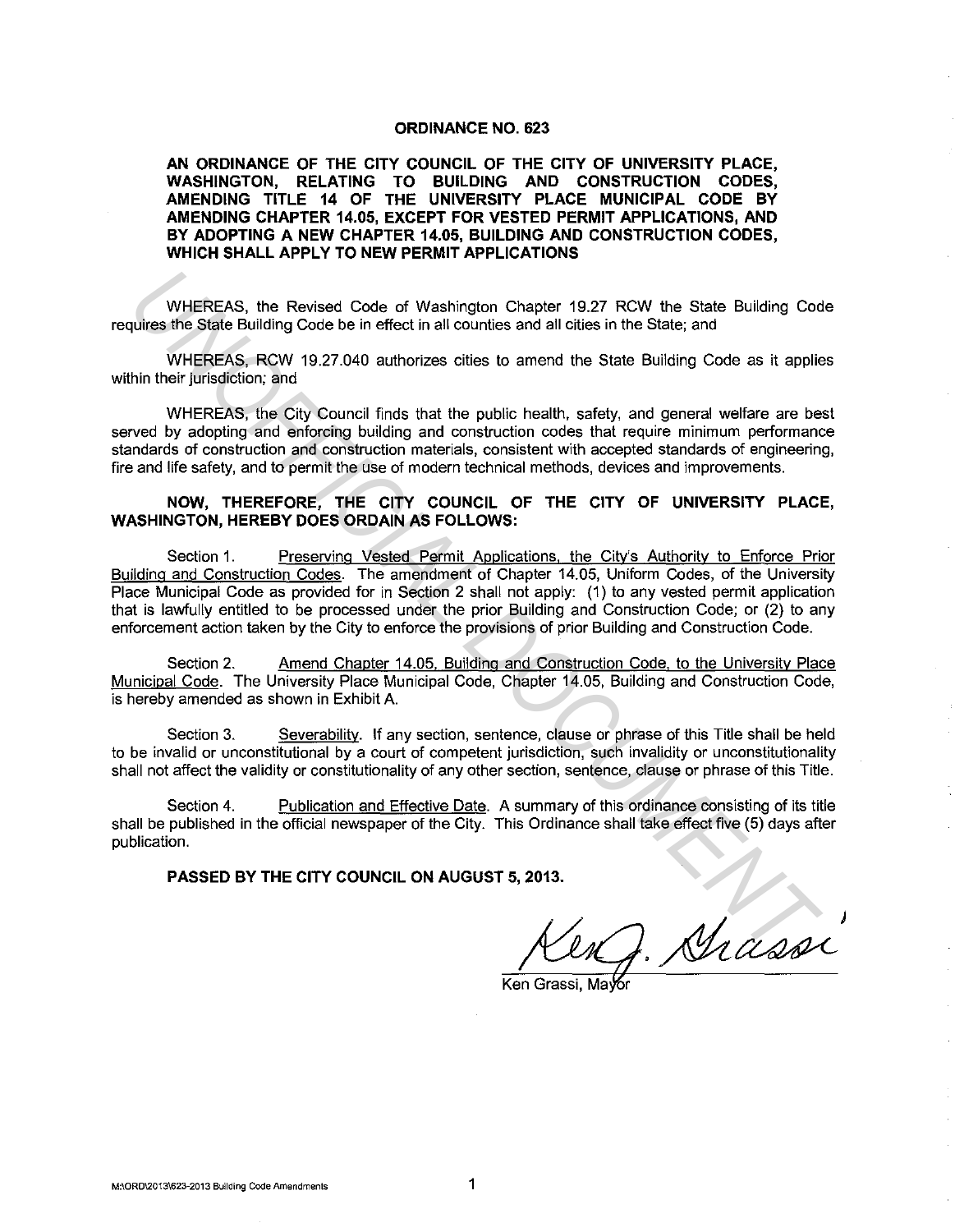ATTEST:

Emette Genetia, City Clerk

**APPROVED AS TO FORM:** 

**SURFICIAL DOCUMENT**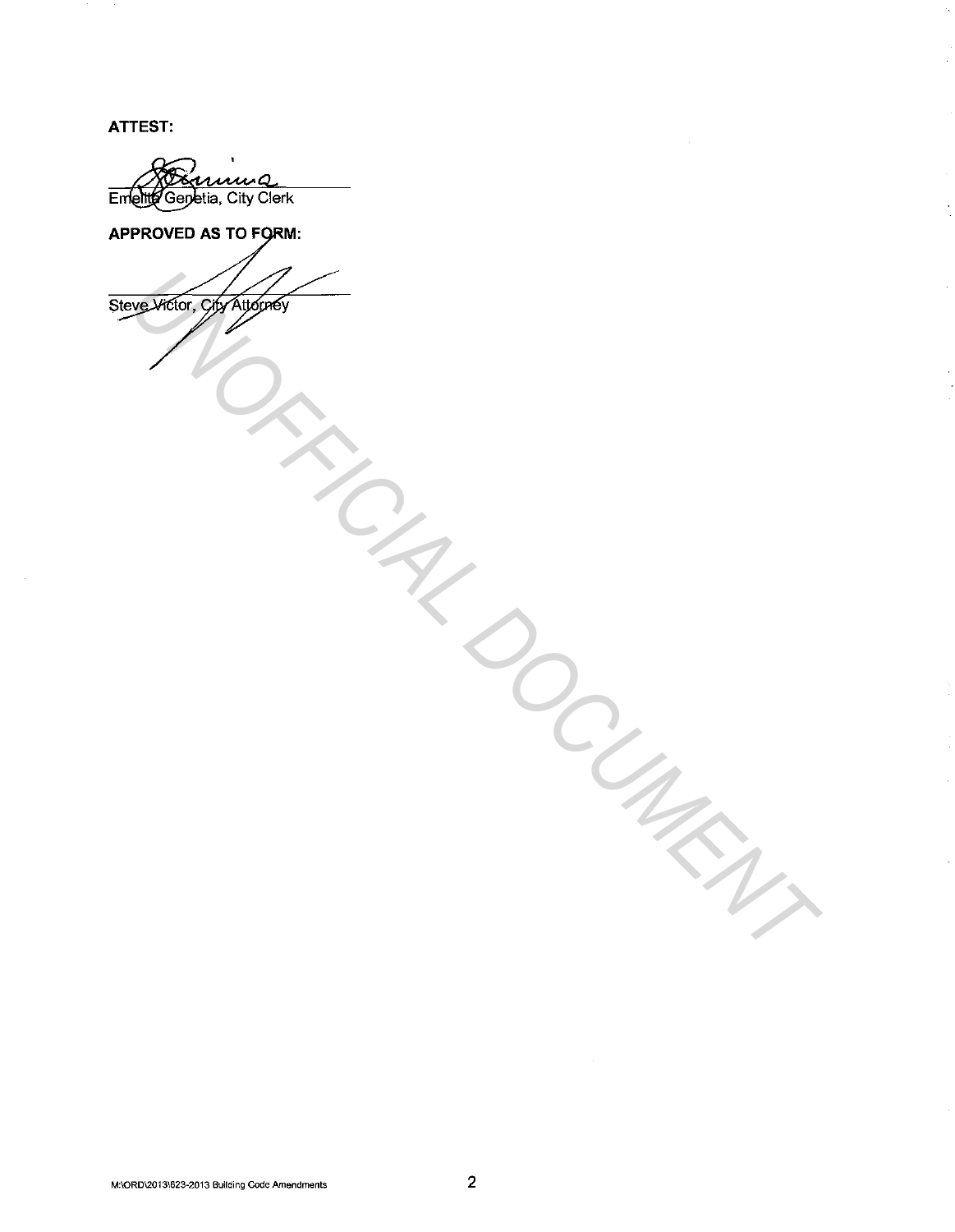# **EXHIBIT A PROPOSED TITLE 14.05 AMENDMENTS**

# **Chapter 14.05 BUILDING AND CONSTRUCTION CODE**

| Sections:                                                                                                                                                                                                                                                                                                                                         |                                                                                                                                                                         |
|---------------------------------------------------------------------------------------------------------------------------------------------------------------------------------------------------------------------------------------------------------------------------------------------------------------------------------------------------|-------------------------------------------------------------------------------------------------------------------------------------------------------------------------|
| 14.05.010                                                                                                                                                                                                                                                                                                                                         | Short title.                                                                                                                                                            |
| 14.05.020                                                                                                                                                                                                                                                                                                                                         | Purpose.                                                                                                                                                                |
| 14.05.030                                                                                                                                                                                                                                                                                                                                         | Adoption of codes by reference.                                                                                                                                         |
| 14.05.040                                                                                                                                                                                                                                                                                                                                         | Conflicts between codes.                                                                                                                                                |
| 14.05.050                                                                                                                                                                                                                                                                                                                                         | Fire Chief and Fire Marshal designated.                                                                                                                                 |
| 14.05.060                                                                                                                                                                                                                                                                                                                                         | Fees.                                                                                                                                                                   |
| 14.05.070                                                                                                                                                                                                                                                                                                                                         | Hours of construction.                                                                                                                                                  |
| 14.05.080                                                                                                                                                                                                                                                                                                                                         | Codes - Copies on file.                                                                                                                                                 |
| 14.05.090                                                                                                                                                                                                                                                                                                                                         | Administrative provision.                                                                                                                                               |
| 14.05.100                                                                                                                                                                                                                                                                                                                                         | Building code amendments.                                                                                                                                               |
| 14.05.110                                                                                                                                                                                                                                                                                                                                         | Fire code amendments.                                                                                                                                                   |
| 14.05.120                                                                                                                                                                                                                                                                                                                                         | Violations and penalties.                                                                                                                                               |
| 14.05.130                                                                                                                                                                                                                                                                                                                                         | Liability.                                                                                                                                                              |
| 14.05.140                                                                                                                                                                                                                                                                                                                                         | Hearings Examiner - Powers and duties.                                                                                                                                  |
|                                                                                                                                                                                                                                                                                                                                                   |                                                                                                                                                                         |
| 14.05.010 Short title.                                                                                                                                                                                                                                                                                                                            |                                                                                                                                                                         |
| This chapter is known as and may be referred to as the "building and construction code."                                                                                                                                                                                                                                                          |                                                                                                                                                                         |
| (Ord. 570 § 2, 2010; Ord. 497 § 3, 2007; Ord. 408 § 3, 2004).                                                                                                                                                                                                                                                                                     |                                                                                                                                                                         |
|                                                                                                                                                                                                                                                                                                                                                   |                                                                                                                                                                         |
|                                                                                                                                                                                                                                                                                                                                                   | 14.05.020 Purpose.                                                                                                                                                      |
| The purpose of the codes and regulations adopted in this title is to provide minimum standards to safeguard                                                                                                                                                                                                                                       |                                                                                                                                                                         |
| life, health, property and public welfare by regulating and controlling the design, construction, quality of<br>materials, use and occupancy, location and maintenance of all buildings and structures within the City of<br>University Place. It is not the purpose or intent to create or designate any particular class or group of persons to |                                                                                                                                                                         |
| be especially protected or benefited, nor is it intended to create any special relationship with any individual.                                                                                                                                                                                                                                  |                                                                                                                                                                         |
| (Ord. 570 § 2, 2010; Ord. 497 § 3, 2007; Ord. 408 § 3, 2004).                                                                                                                                                                                                                                                                                     |                                                                                                                                                                         |
|                                                                                                                                                                                                                                                                                                                                                   |                                                                                                                                                                         |
|                                                                                                                                                                                                                                                                                                                                                   | 14.05.030 Adoption of codes by reference.                                                                                                                               |
|                                                                                                                                                                                                                                                                                                                                                   | The following codes are hereby adopted by this reference as if fully set forth in this chapter and as specifically<br>modified or amended as set forth in this chapter: |
|                                                                                                                                                                                                                                                                                                                                                   | A. The 2009 2012 Edition of the International Building Code, including Appendix Chapters E and J, published                                                             |
| by the International Code Council is hereby adopted by reference with the exceptions noted in Chapter 51-50<br>WAC and subsequently amended by this chapter.                                                                                                                                                                                      |                                                                                                                                                                         |
|                                                                                                                                                                                                                                                                                                                                                   |                                                                                                                                                                         |

# **14.05.010 Short title.**

#### **14.05.020 Purpose.**

#### 14,05.030 Adoption of codes by reference.

B. The 2009 2012 Edition of the International Residential Code including Appendices F. G R and S as published by the International Code Council is hereby adopted as amended by the Washington State Building Code Council in Chapter 51-51 WAC and as subsequently amended by this chapter; provided, that Chapters 11 and 25 through 43 of this code are not adopted.

C. The 2009 2012 Edition of the International Mechanical Code published by the International Code Council is hereby adopted by reference with the exceptions noted in Chapter 51-52 WAC.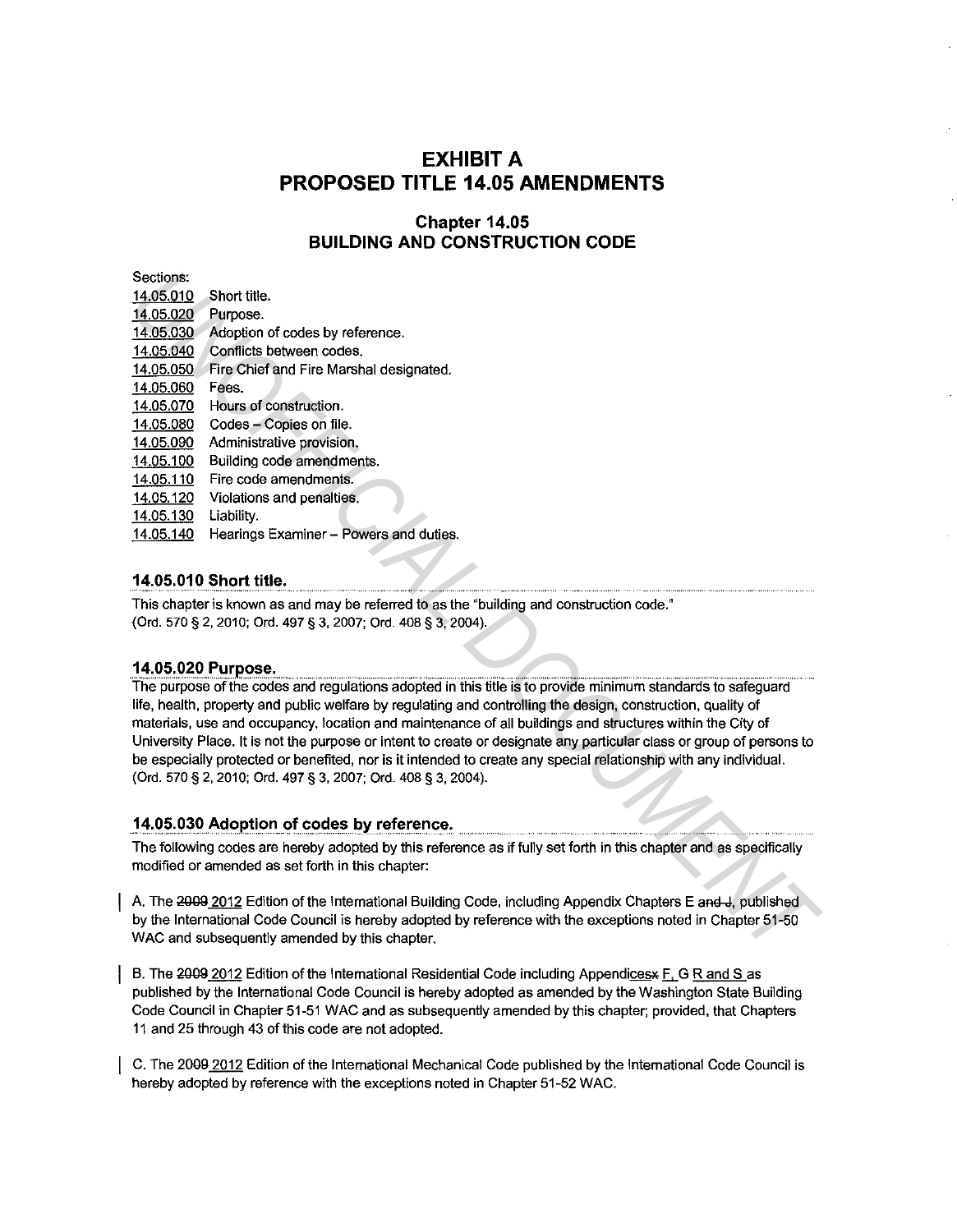D. The 2009 2012 Edition of the International Fire Code published by the International Code Council is hereby adopted by reference with the additions, deletions, and exceptions contained in Chapter 51-54A WAC. including Appendices B, C, D (section 105 and 106 only), E, F and G.

E. The 2009 2012 Edition of the Uniform Plumbing Code, including Appendices A, B and I published by the International Association of Plumbing and Mechanical Officials, is hereby adopted by reference with the following additions, deletions and exceptions contained in Chapter 51-564 WAC; provided, that Chapters 12 and 15 of this code are not adopted; provided further, that those requirements of the Uniform Plumbing Code relating to venting and combustion air of fuel-fired appliances as found in Chapter 5 and those portions of the code addressing building sewers are not adopted.

F. The 2009 Edition of the Uniform Plumbing Code Standards (Appendices A, B and I) published by the International Association of Plumbing and Mechanical Officials are hereby adopted by reference.

GF. The 2012 Edition of the International Washington State Energy Conservation Code, Commercial 2009 Edition as adopted and amended by the Washington State Building Code Council in Chapter 51-11C WAC, is hereby adopted.

G. The 2012 Edition of the International Conservation Code. Residential as amended by the Washington State Building Code Council in Chapter 51-11R WAC, is hereby adopted.

H. The 2012 Edition of the International Existing Buildings Code, 2009 Edition, published by the International Code Council, as amended by the Washington State Building Code Council in Chapter 51-50 WAC, is hereby adopted.

I. The National Electrical Code, published by the National Fire Protection Association, as adopted and enforced by Tacoma Public Utilities, is hereby adopted.

The 2013 National Fire Protection Association Standards, 13, 13D, 13R and 72 are hereby adopted.

J. The International Code Council Performance Code for Buildings and Facilities, 2009 Edition, published by the International Code Council, including Appendices A, B, C, D and E, is hereby adopted. (Ord. 591 § 1, 2011; Ord. 587 § 2, 2011\*; Ord. 570 § 2, 2010; Ord. 497 § 3, 2007; Ord. 408 § 3, 2004).

\*Code reviser's note: Section 1 of Ordinance 587 states: "The amendment of Chapter 14.05 Building and Construction Code of the University Place Municipal Code as provided for in Section 2 shall not apply: (1) to any vested permit application that is lawfully entitled to be processed under the prior Building and Construction Code; or (2) to any enforcement action taken by the City to enforce the provisions of prior Building and Construction Code."

# 14.05.040 Conflicts between codes.

In case of conflict among the building code, the residential code, the mechanical code, the fire code, and the plumbing code, the first named code shall govern over those following. In case of conflicts between other codes and provisions adopted by this chapter, the code or provision that is most specific, as determined by the Building Official, shall apply, (Ord. 570 § 2, 2010; Ord. 497 § 3, 2007; Ord. 408 § 3, 2004).

#### 14.05.050 Fire Chief and Fire Marshal designated.

Inspections and code enforcement of the fire code shall be conducted by the University Place Fire District in accordance with the interlocal agreement between the District and the City. Conflicts of code interpretation shall be determined by the Building Official. (Ord. 570 § 2, 2010; Ord. 497 § 3, 2007; Ord. 408 § 3, 2004).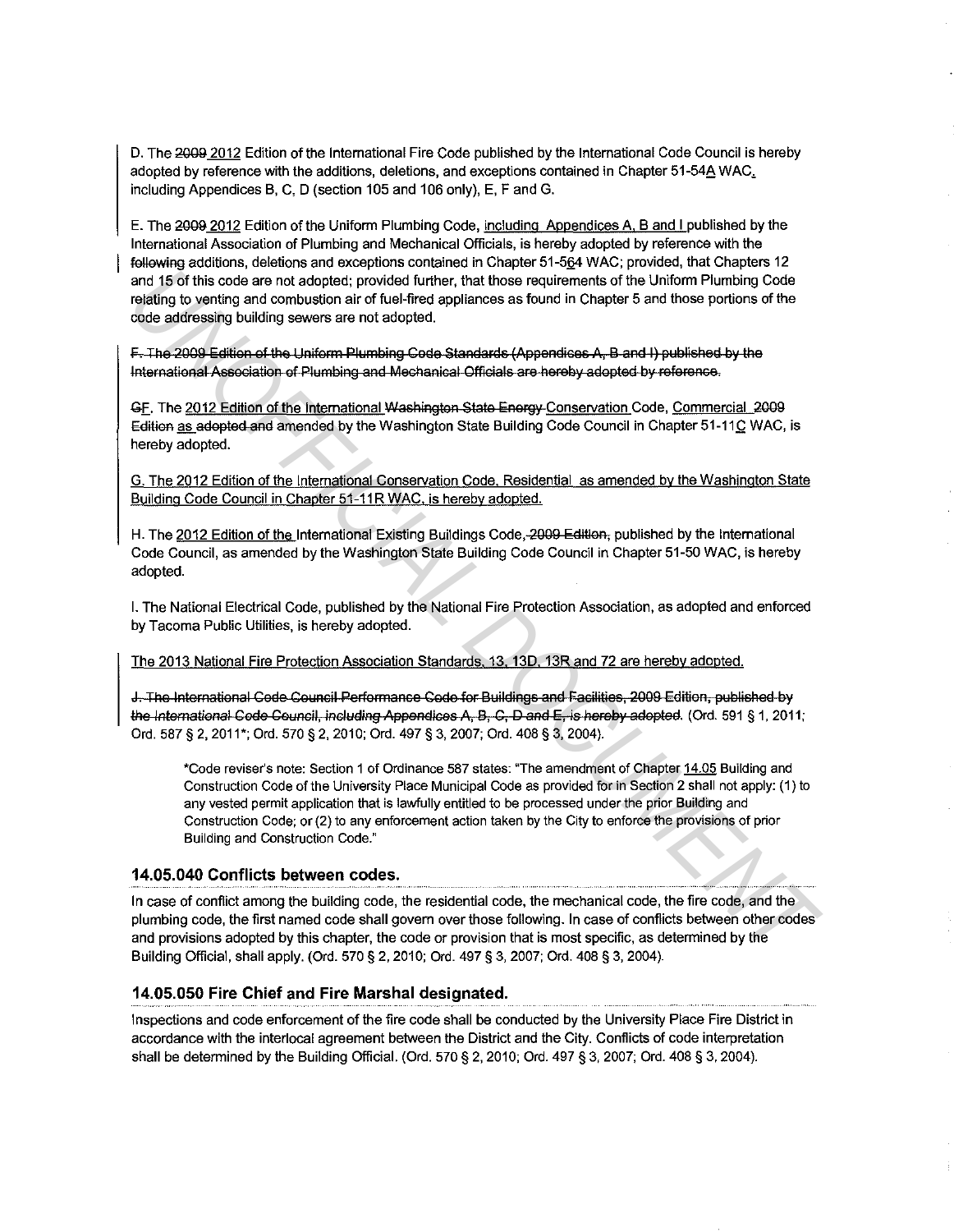#### **14.05.060 Fees.**

Any fee schedule in the codes listed in UPMC 14.05.030 shall be void. All fee schedules shall be listed in a fee resolution adopted by the City Council of the City of University Place. (Ord. 570 § 2, 2010; Ord. 497 § 3, 2007; Ord. 408 § 3, 2004).

#### **14.05.070 Hours of construction.**

Except as otherwise provided in this chapter and in UPMC 9.05.040, the activities regulated by this chapter shall be limited to the following hours:

A. Monday through Saturday: 7:00 a.m. to 7:00 p.m.

B. Sunday and legal holidays: 8:00 a.m. to 5:00 p.m.

(Ord. 570 § 2, 2010; Ord. 497 § 3, 2007; Ord. 408 § 3, 2004).

#### **14.05.080 Codes - Copies on file.**

The City Clerk is to maintain one copy on file of each of the codes adopted by this chapter for public inspection and photocopying. These copies may be kept in the care of the Building Official. (Ord. 570 § 2, 2010; Ord. 497 § 3, 2007; Ord. 408 § 3, 2004).

#### **14.05.090 Administrative provision.**

The administrative provisions as specified in Chapter 1 of the International Building Code as adopted and as subsequently amended by this chapter shall be used as the general administrative provisions for the codes listed in UPMC 14.05.030. As such, these provisions shall supersede conflicting provisions listed in other adopted codes. (Ord. 570 § 2, 2010; Ord. 497 § 3, 2007; Ord. 408 § 3, 2004). Except as otherwise operation this chapter and in UPMC <u>9.05.040</u>, the activities regulated by this chapter<br>**A. Monday through Sauriday 17:00 am.** to 7:00 pm.<br>**A.** Monday through Sauriday: 7:00 am. to 7:00 pm.<br> **UNOFFICIAL** 

#### **14.05.100 Building code amendments.**

The following sections in the adopted International Building Code are hereby amended:

A. Section 105.2, item #4 is amended to read:

Retaining walls which are not over 4 feet (1,219 mm) in height measured from the bottom of the footing to the top of the wall, provided the wall is set back from any adjacent property **lines or structures a distance at least equal to the height of the wall and the material retained**  slopes 1:2 (or less) up and away from the wall, unless supporting a surcharge or impounding Class 1, II or II-A liquids.

B. Section 111.2 is amended to read:

**After the building official inspects the building or structure and finds no violations of the**  provisions of the codes adopted by Chapter 14.05 UPMC or other pertinent laws that are **enforced by the jurisdiction, the building official shall issue a certificate of occupancy on a**  form developed by the City to display the information pertinent to identify the facility and **code requirements.** 

C. Section 903.2 is amended by the addition of the following paragraphs:

**The provisions of this Section shall apply to existing buildings which are altered, repaired or remodeled to more than fifty percent of its county assessment value at the time of the first permit application, or within any seventy month period of time thereafter. Any additions to an**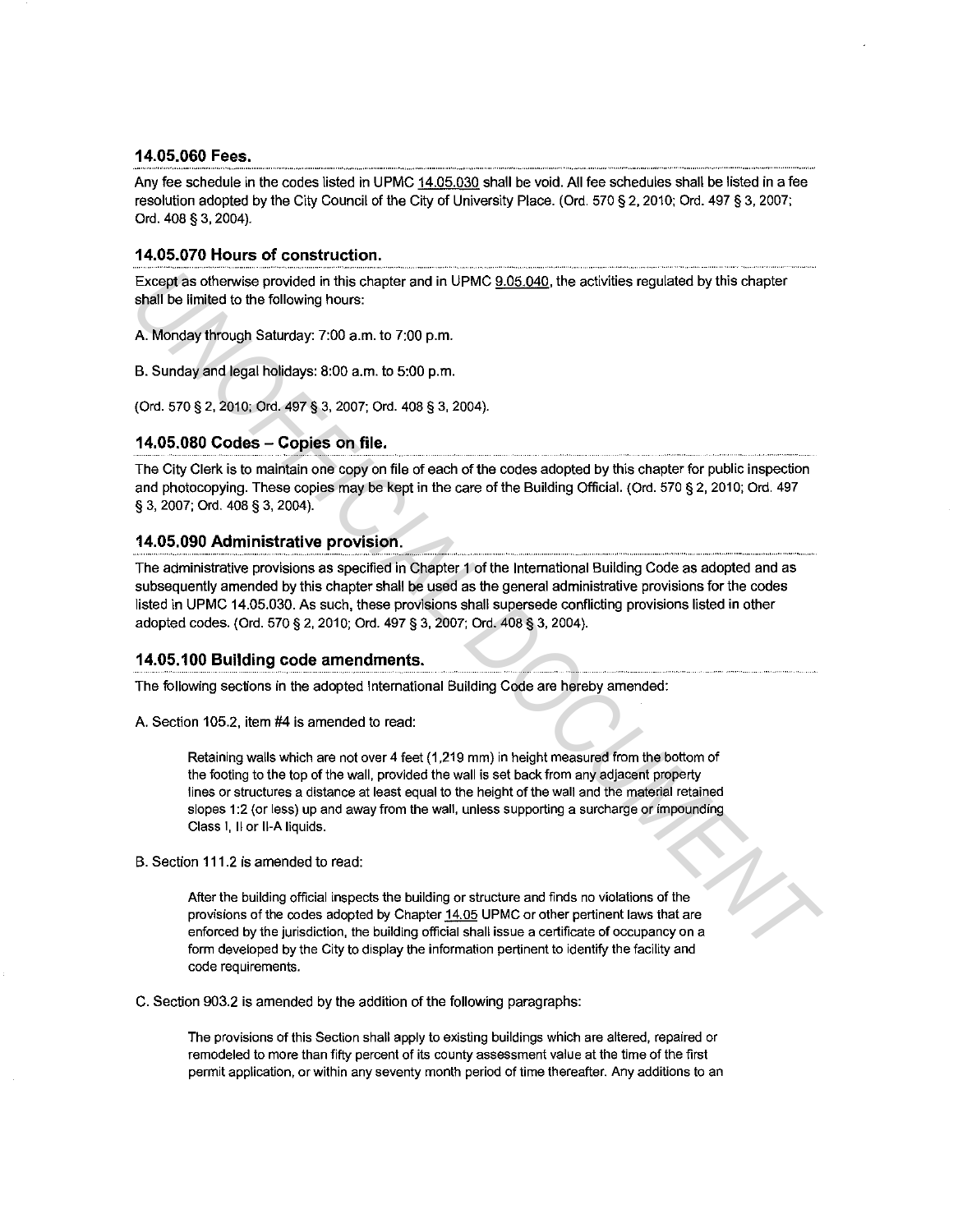existing structure shall be considered new construction and subject to the requirements of this Section.

Fire walls as specified by IBC Section 706 shall not be considered for reduction of floor areas noted in this chapter.

D. Section 903.2.10 is amended by addition of a new subsection 903.2.11.3.14 reading:

In all occupancies requiring 2,000 gallons per minute or more of fire flow per Appendix B of the International Fire Code, or where the total floor area included within the surrounding exterior walls on all floor levels including basements exceeds 10,000 square feet. Fire walls, as described in Section 706 of the International Building Code, shall not be considered to create separate buildings to enable deletion of the required fire sprinkler system.

E. Appendix Chapter J of the International Building Code is hereby amended as follows:

A grading permit shall not be required for the following:

Mining, quarrying, excavation, processing or stock piling rock, sand, gravel aggregate or clay controlled by other regulation, provided such operations do not affect the lateral support of, or significantly increase stresses in, soil on adjoining properties or cause erosion or sedimentation on adjoining properties. (Ord. 591 § 2, 2011; Ord. 570 § 2, 2010; Ord. 497 § 3, 2007; Ord. 463 § 1, 2005; Ord. 408 § 3, 2004).

The following sections in the adopted International Residential Code are hereby amended:

A. Section 105.2 of the International Residential Code (Work exempt from a permit) is hereby deleted and replaced with Section 105.2 (Work exempt from a permit) of the International **Building Code.** 

B. Appendix S of the International Residential Code are hereby amended by adding the following:

An approved automatic fire sprinkler system shall be installed throughout every building which is a group of townhouses as defined in the 2012 International Residential Code, which contains three (3) or more townhouse units.

 $\mathcal{P}_{\mathcal{L}}$ 

C. Appendix R of the International Residential Code is hereby amended by deleting Section 29104.1.1 Exception 4.

# 14.05.110 Fire code amendments.

The following sections in the International Fire Code are hereby amended:

A. Section 105.2 is amended by addition of a new subsection 105.2.15 to read:

Permit Fees. The City or Fire District shall collect fees for permits, plan review and inspection services as prescribed in the City of University Place "Fee Schedule."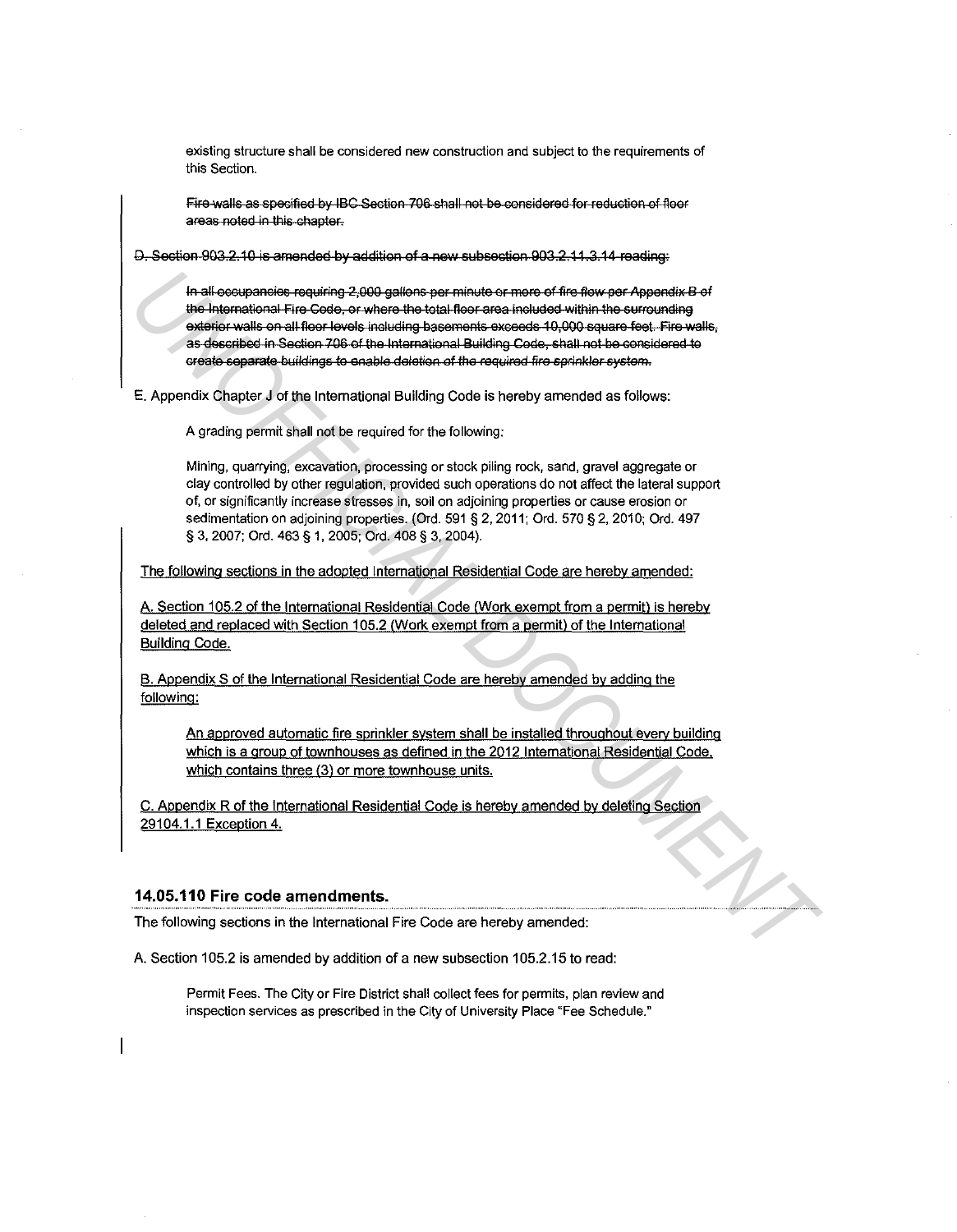#### **B.** Section 202 is amended as follows:

Fire Wall. A fire -resistance-rated wall having protected openings, which restricts the spread of fire and extends continuously from the foundation to or through the roof, with sufficient structural stability under fire conditions to allow collapse of construction on either side of the wall without collapse of the wall. A Fire Wall shall not be allowed to create a separate building that avoids the requirement for approved automatic fire sprinkler systems.

B. Section 503.1 is added to read:

Where the Authority Having Jurisdiction requires sprinkler protection systems in any occupancy due to access, tepography or fire flow, fire sprinkler coverage shall be provided in garages, attached cevered perches, carports and similar structures.

C. A new Section 503.2 1.1 is added as follows:

**Number of Accesses. More than one Emergency Vehicle Access may be required for commercial developments when it is determined that a access by a single street may be impaired by vehicle congestion. condition of terrain, climatic conditions or other factors that could limit access. unless acceptable mitigation is provided.** 

D. The following new Subsections are added to Section 503.3:

503.3.1 Striping. Painted lines of red traffic paint shall mark fire apparatus access six (6) inches in width to show the boundaries of the lane. The words "NO PARKING FIRE LANE" shall appear in four (4) inches of white letters at 25 feet intervals on the red boarder markings along both sides of the fire lanes. Where a curb is available. the striping shall be on the vertical face of the curb.

503.3.2 Signs. Signs shall read "NO PARKING FIRE LANE" and shall be twelve (12) inches wide and eighteen (18) inches high. The signs shall have letters and background of contrasting colors, readily legible from a fifty (50) foot distance. Signs shall be permanently affixed to a stationerv post and bottom of the sign shall be six feet, six inches (6'6") above finished grade. Signs shall be spaced not more than fifty (50) feet apart. Signs may be installed on permanent buildings or walls or as approved by the code official.

E. Section 505.1 is amended as follows:

**New and existing commercial I multifamily buildings shall have approved address numbers. building numbers or approved building identification placed high on the building to be plainly legible and visible for the street or road fronting the property. These numbers shall contrast with the background. Address numbers shall be Arabic numerical or alphabet letters. Numbers shall be a minimum of twelve (12) include high. Individual unit / suite or space numbers or letters shall be 4" in size and contrasting with the background and visible for the approach side or**  angle. **B.** Section-503.1 is edided to read:<br>
Where the Adipony Having Jurisdicton requires sprinkler or hection systems in any occupancy due to scores.<br>
Where the Adipony Having Jurisdicton requires sprinkler or hection systems

**New and existing residential structures shall have approved address numbers placed in a position that is plainly legible and visible for the street or road fronting the property. These numbers shall contrast with the backaround. Address numbers shall be a minimum of four (4) inches high with a minimum stroke of (.05) inch for buildings that are under fifty (50) from the street. six (6) inches high with a minimum stroke of (.05) inch for buildings that are more than fifty (50) from the street. Where access is by means of a private road or driveway and the structure can't be viewed**  from a public way, a monument, pole or other sign shall be used to identify the structure.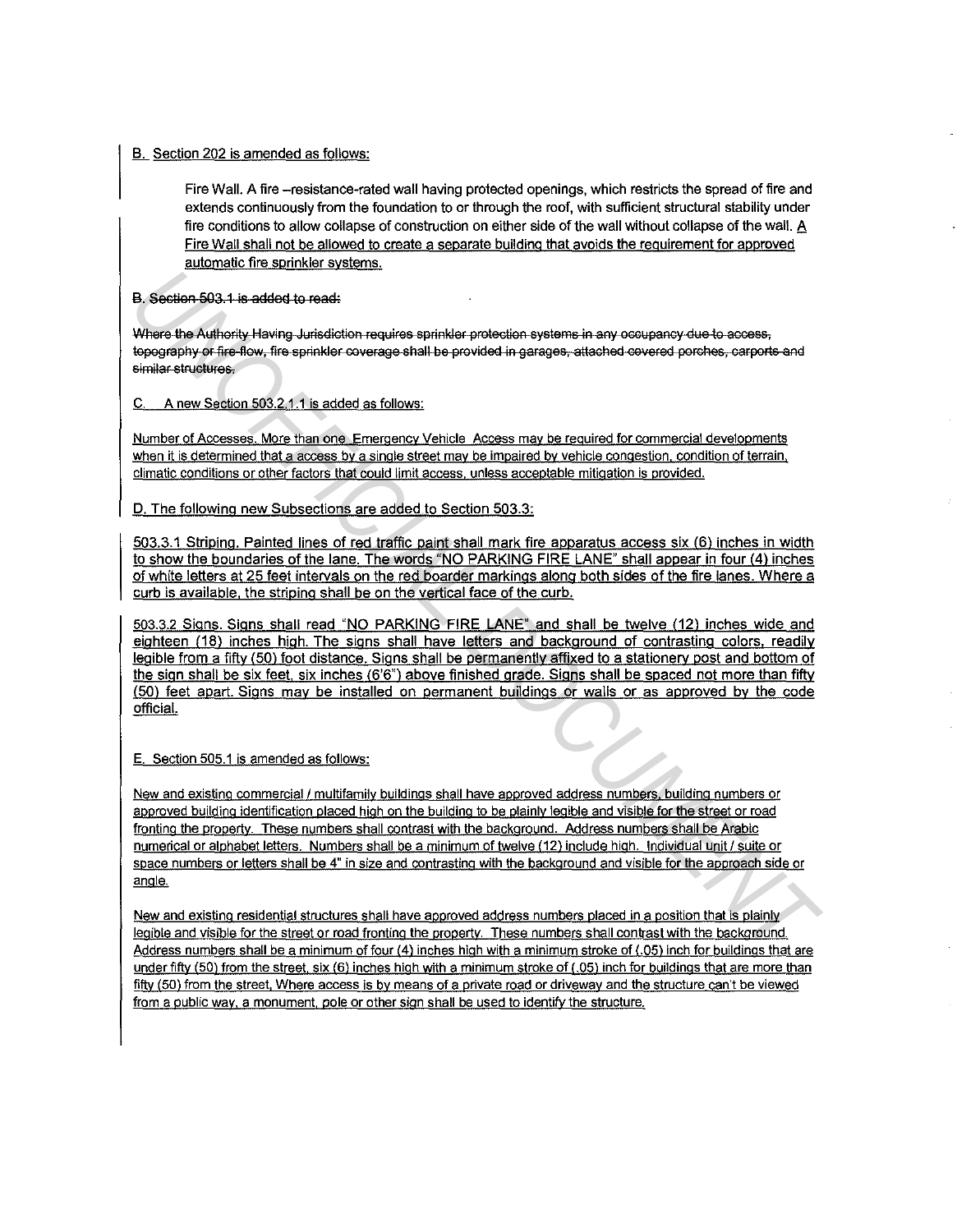EG. A new Section 507.5.4.1 is added reading:

**Fire protection equipment and fire hydrants. Fire protection equipment and fire hydrants shall be clearly identified in an approved manner to prevent obstruction by parking or other obstruction. A minimum unobstructed distance of 15 feet shall be maintained on both sides of a fire hydrant along the access roadway.** 

G. Section 601 is amended by the addition of a new Subsection 601.1.1 as follows:

601.1.1 Commercial Kitchen Hoods. All kitchen hoods and cooking surfaces where grease-laden vapors are produced shall be protected by an approved UL300 system by January 1, 2012. (Ord. 570 § 2, 2010; Ord. 497 § 3, 2007; Ord. 408 § 3, 2004).

HD. Section 901 is amended by the addition of a new Section 901.8.2 to read:

In the event of more than two false alarms in any 90-day period the Chief may charge a fee for fire department response as specified in the City of University Place "Fee Schedule."

**EXCEPTIONS: False alarms resulting from the failure of a fire alarm service technician notifying the central proprietary or remote monitoring station shall be billed at the rate**  specified in the City of University Place "Fee Schedule."

**For the purpose of this Section, a false alarm shall be defined as any unintentional activation of the fire alarm or detection system which is the result of improper installation, maintenance or use of that system.** 

**Fire alarm system control units shall be provided with an approved sign indicating such fees**  will be imposed.

1. Section 903.2.8 is amended by the addition of a new Section 903.2.8.1 reading:

**All Group R-3 occupancies requiring 2.000 gallons per minute of fire flow per Appendix B of the International Fire Code shall install an approved fire sprinkler system.** 

J. Section 903.2.1 is amended to read as follows:

903.2.1 Group A. An approved automatic sprinkler system shall be provided throughout buildings and portions thereof as provided in 903.2.1.1 - 903.2.1.3 below. For group A-5 occupancies, the automatic sprinkler system shall be provided in the spaces indicated in Section 903.2.1.5. **G. Section 801 is emerided by the addition of a new Subsection 601.1.1 as follows:**<br>
801.1.1.0comprecial Kichan Hoods. All kittens hoods and cooking surfaces where greass-laden valors are<br>
901.1.1.0comprecial Kichan Hoods

K. Section 903.2.1.1 is amended to read as follows:

903.2.1.1 Group A-1. An approved automatic sprinkler system shall be provided for Group A-1 where one of the following conditions exists:

1. The building exceeds 5.000 square feet:

2. The building has an occupant load of 300 or more:

3. The building contains a multi-theater complex.

4. The fire area is located on a floor other than a level of exit discharge serving such **occupancies.** 

L. Amend Section 903.2.1.2 to read as follows:

903.2.1.2 Group A-2. An approved automatic sprinkler system shall be provided for Group A-2 occupancies where one of the following conditions exists: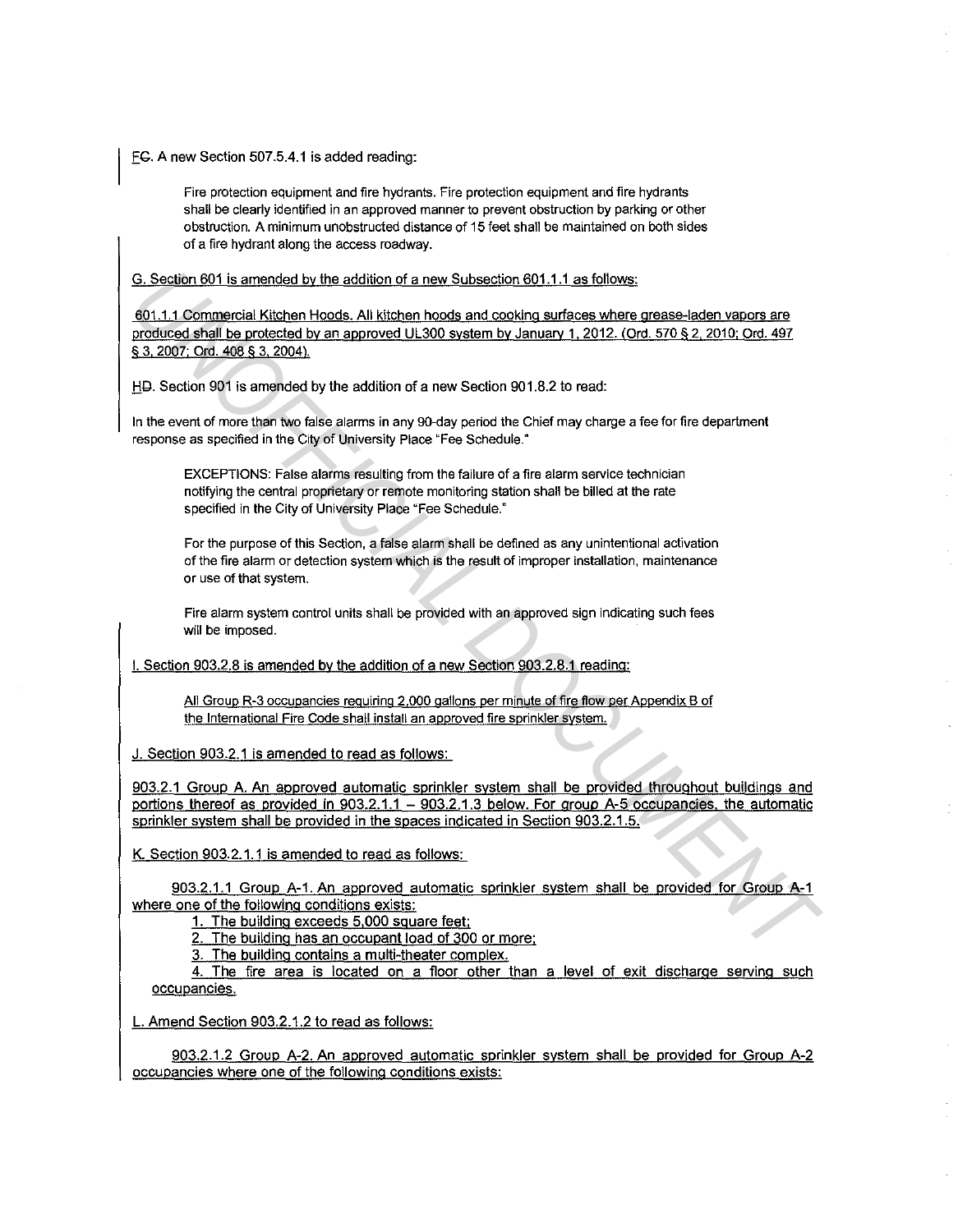1. The building exceeds 5.000 square feet:

2. The building has an occupant load of 100 or more.

M. Amend Section 903.2.1.3 to read as follows:

903.2.1.3 Group A-3. An approved automatic sprinkler system shall be provided for Group A-3 occupancies where one of the following conditions exists:

1. The building exceeds 5.000 square feet:

2. The building has an occupant load of 300 or more.

3. The fire area is located on a floor other than a level of exit discharge serving such **occupancies.** 

N. Amend Section 903.2.1.4 to read as follows:

903.2.1.4 Group A-4. An approved automatic sprinkler system shall be provided for Group A-4 occupancies where one of the following conditions exists:

1. The building exceeds 5.000 square feet;

2. The building has an occupancy load of 300 or more.

3. The fire area is located on a floor other than a level of exit discharge serving such occupancies.

0. Amend Section 903.2.2 with a new subsection 903.2.2.1 to read as follows:

903.2.2.1 Group B. An approved automatic sprinkler system shall be provided for Group B occupancies where one of the following conditions exists:

1. The building exceeds 5.000 square feet.

**Exception: Building containing Broup B occupancies and with construction Type IA/IB.** 

Type llA/llB. Type IVNA. or Tyoe llB/lllB: and the building does not exceed 12.000 square feet.

P. Amend Section 903.2.3 to read as follows:

903.2.3 Group E. An approved automatic sprinkler system shall be provided for Group E occupancies where one of the following conditions exists:

1. The building exceeds 5.000 square feet or there are 50 or more occupant load as calculated in accordance with Table 1004.1.2.

2. Throughout every portion of educational buildings below the level of exit discharge.

0. Amend Section 903.2.4to read as follows:

903.2.4 Group F. An approved automatic sprinkler system shall be provided throughout all buildings containing a Group F occupancy where one of the following conditions exists: 1. The building accedes 5,000 square feet,<br>
2. The building has an accousant basis of 300 smmg,<br>
2. The building has an accousant basis of 300 smmg,<br>
N. Annext Section 903 2.1.4 let area is located on a from other than a

1. The building exceeds 5.000 square feet.

**Exception: Buildings containing Group F-2 occupancies and with the construction Type IA/IB.** Type llA/llB. Type IVN-A or Type llB/lllB; and the building does not exceed 12,000 square feet.

2. The building exceeds 2.500 square feet and contains a woodworking operation which generates finely divided combustible waste or which use finely divided combustible materials.

3. Where a Group F occupancy is located more than three stories above grade.

4. Where the combined area of all Group F-1 fire areas on all floors. including any mezzanines. exceeds 2.500 square feet.

5. The building exceeds 2.500 square feet and is used for the manufacture of upholstered furniture or mattresses.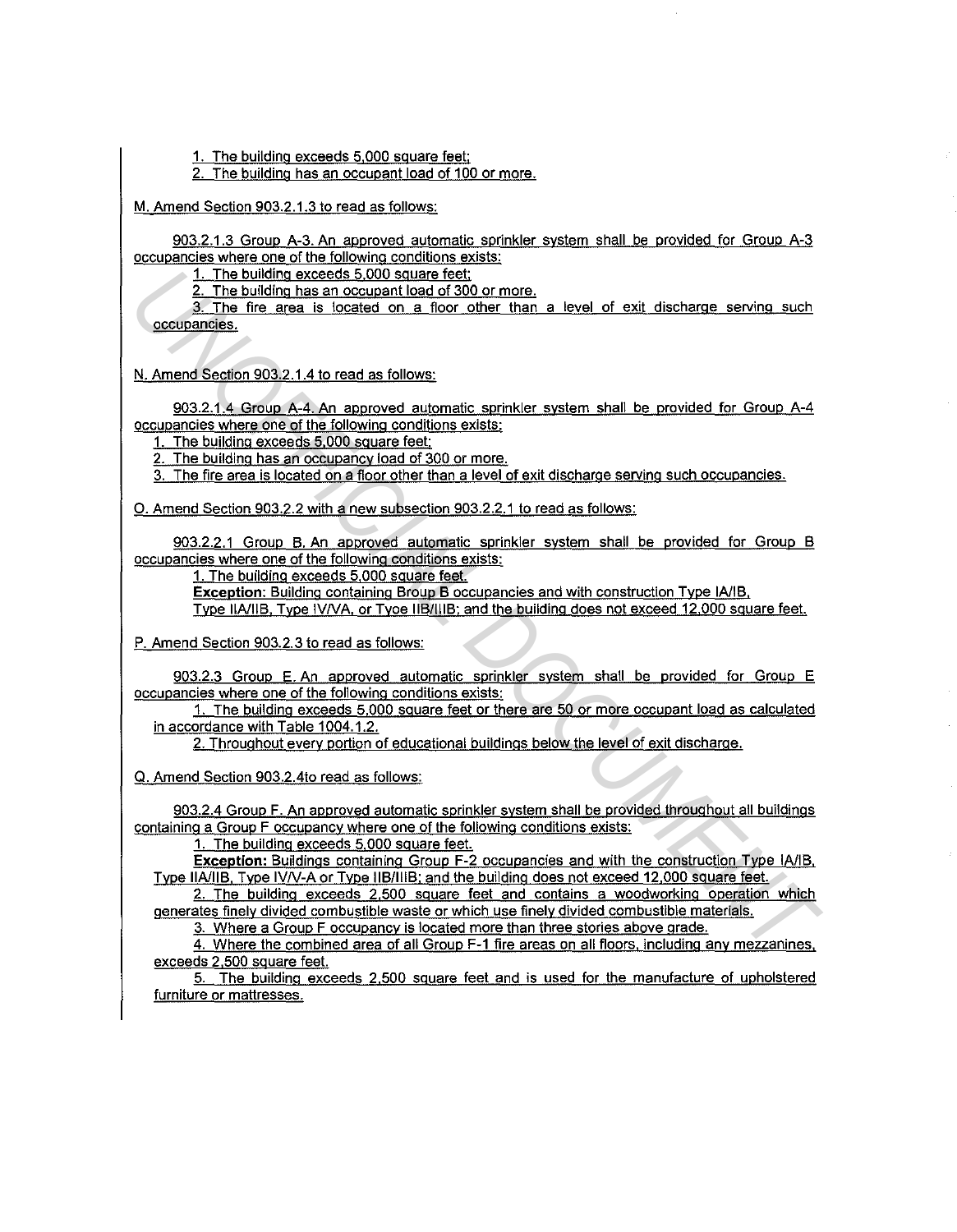#### R. Amend Section 903.2.?to read as follows:

903.2.7 Group M. An approved automatic sprinkler system shall be provided throughout buildings containing a Group M occupancy where one of the following conditions exists:

1. The building exceeds 5,000 square feet:

2. Where the Group M is located more than three stories above grade.

3. Where the combined area of all Group M fire areas on all floors. including any mezzanines. exceeds 5.000 square feet.

4. A Group M occupancy is used for the display and sale of upholstered furniture or mattresses exceeds 5.000 square feet.

S. Amend Section 903.2.9 to read as follows:

903.2.9 Group S. An approved automatic sprinkler system shall be provided throughout all buildings containing a Group S occupancy where one of the following conditions exist:

1. The building exceeds 5.000 square feet.

2. Where a Group S area is located more than three stories above grade.

3. Where the combined area of all Group S-1 fire areas on all floors. including any mezzanines. exceeds 5.000 square feet.

4. A Group S used for the storage of commercial trucks or buses where the fire area exceeds 5.000 square feet.

4. A Group S occupancy is used for the display and sale of upholstered furniture or mattresses exceeds 2,500 square feet.

**Exception:** Buildings containing Group S-2 occupancies and with the construction Type IA/IB. Type IIA/IIB. Type IV/V-A or Type IIB/IIIB; and the building does not exceed 12,000 square feet. except as provided in Section 903.2.9.

T. Amend Section 903.2.9.1to read as follows:

903.2.9.1 Repair garages. An approved automatic sprinkler system shall be provided throughout all buildings used as repair garages in accordance with International Building Code, to read as follows:

1. Buildings exceeding 5.000 square feet.

2. Buildings with a repair garage servicing vehicles parked in the basement.

3. A Group S used for the repair of commercial trucks or buses where the fire area exceeds 5.000 square feet.

U. Amend Section 903.2.9.2 to read as follows:

Buildings and structures where the area used for the storage of tires exceeds 20,000 cubic feet shall or 5.000 square feet shall be equipped throughout with an automatic fire sprinkler system in accordance with 903.3.1.1. exceeds 5,000 square feel.<br>
S. A Group M occupancy is used, for the displey and sale of upholslengd knnlurg or mattresses<br>
S. Amend Section 903.2.1 On a such as follows:<br>
S. Amend Section 903.2.1 On a such as follows:<br>
Dul

V. Add Section 903.2.13 to read as follows:

903.2.13 Spray booths and rooms. New and existing spray booths and spraying rooms shall be protected by an approved automatic fire-extinguishing system.

W. Amend Section 903.3.1.1.1 to read as follows:

903.3.1.1.1 Exempt locations. Sprinklers shall not be omitted from any room merely because it is damp, or has fire-resistance rated construction or contains electrical equipment. The following conditions may be exempt if approved by the fire code official.

1. Any room where the application of water. or flame and water. constitutes a serious threat to life or fire hazard.

2. Any room or space where sprinklers are considered undesirable because of the nature of the contents in the room or space.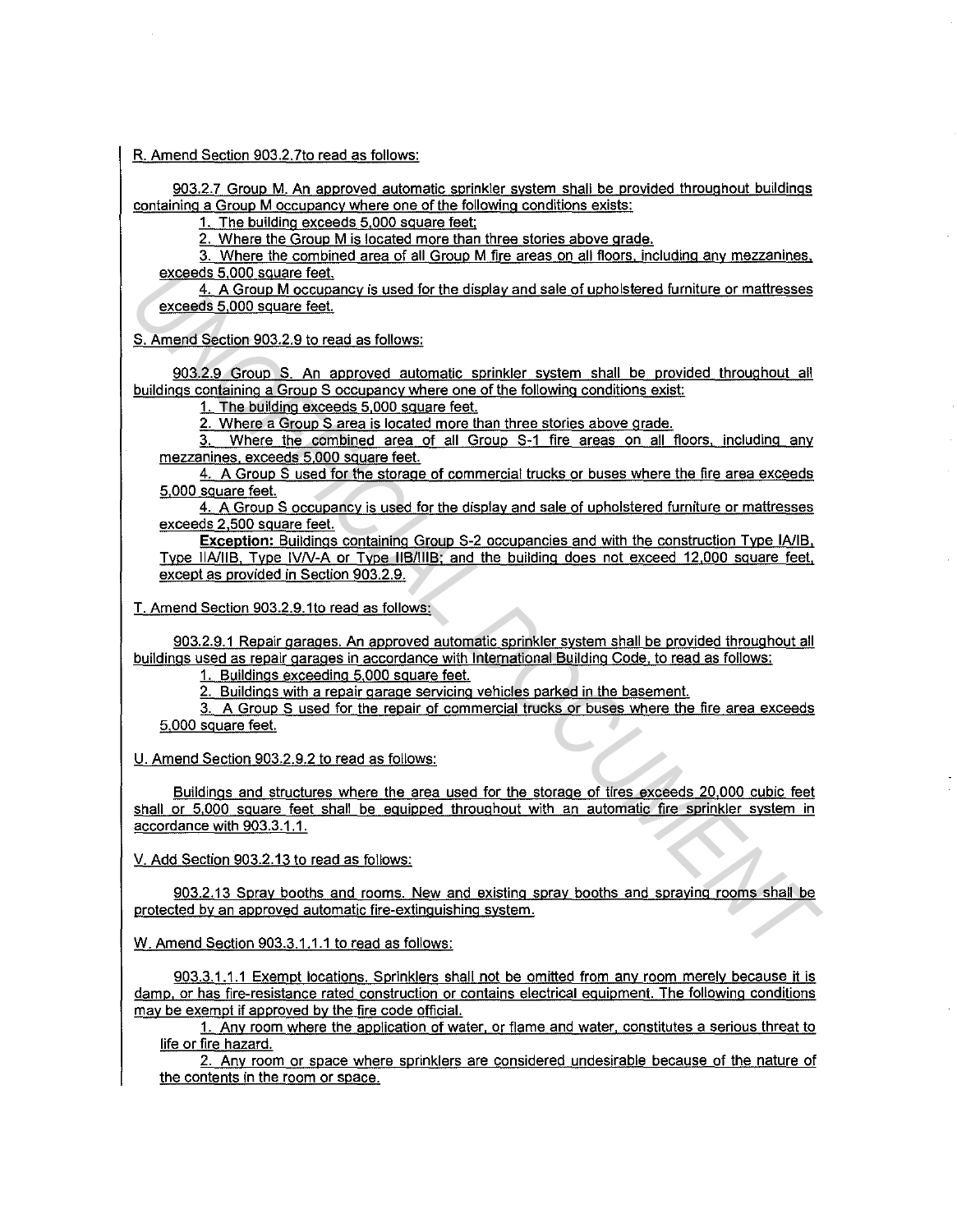3. Generator and transformer rooms separated from the remainder of the building by walls and floor/ceiling or roof/ceiling assemblies having a fire-resistance rating of not less than 2 hours.

X. Add Section 907.1.4 to read as follows:

907.1.4 Fire alarm control panel. Information provided by the fire alarm control panel when a signal(s) is/are received from a device or other system equipment shall include the location of the signal(s) in a manner as specific as the fire alarm system allows. The location description of the signal(s) shall be written in English, not code, and provide the location of the device to fire department personnel.

Y. Add Section 907.1.5 to read as follows:

907.1.5 Design standards. All alarm systems. new or replacement. serving 30 or more alarm actuating devices. shall be addressable fire detection systems. Alarm systems serving more than seventy-five (75) smoke detectors or more than 200 total alarm activating devices shall be analog intelligent fire detection systems. **EXCEPTIONS:** 

1. Existing systems need not comply unless the total system remodel or expansion initiated after adoption of this code exceeds thirty (30) percent of the building.

2. When building remodel or expansion exceeds fifty (50) percent. the building must comply within 18 months of permit application.

Z. Section 901.7.0.1 Fire watch. is amended to add a new sub section:

The Fire Chief. or his or her designee. shall determine when Fire Department personnel must conduct a fire watch due to code requirements, excessive occupant load, the unusual nature of the event, the use of pyrotechnics or fireworks, the existence of hazardous condition. the inoperability of the fire protection system. or other conditions affecting safety at the event or at the property. The person responsible for the facility shall pay a fee per the fee schedule for associated costs. If more than one person is required for the fire watch, the person responsible for the facility shall pay a fee per the fee schedule. The Fire Chief or designee may notify the responsible person of the period of the fire watch and the resulting fee prior to the event. singligh in a manner as specific as the fits alarm system aliceus. The location description of the sizual shall be written in English, not cost a and provide the location of the device to fire department personnel.<br>
Y. Add

AA. Amend Section 907 .5 to add:

5. Where a new building has installed a fire suppression system. an occupant notification alarm system shall also be installed. Tenant improvements in sprinklered buildings shall require that space to provide an occupant notification system.

#### **14.05.120 Violations and penalties.**

A. Civil Violation. Except as otherwise provided in this chapter, any violation of any of the provisions of this chapter shall constitute a civil violation subject to the penalties and abatement process detailed in Chapter 1.20 UPMC.

B. Criminal Penalty. Except as otherwise provided, in addition to or as an alternative to any other penalty provided for in this chapter, any person, partnership, firm, association, or corporation violating any of the provisions of this chapter shall be guilty of a misdemeanor punishable as provided for in RCW 9A.20.021.

C. Additional Remedies. In addition to any other remedies provided by this chapter, the City may initiate injunction or abatement proceedings or any other appropriate action in the courts against any person, partnership, firm, association, or corporation who violates or fails to comply with any provision of this chapter, or any code adopted herein, to prevent, enjoin, abate, or terminate such violation or to restore a condition which existed prior to the violation. In all injunction, abatement and nuisance proceedings, the violator shall be required, in addition to any other relief, to pay the costs of such action, including reasonable attorneys' fees. (Ord. 570 § 2, 2010; Ord. 497 § 3, 2007; Ord. 408 § 3, 2004).